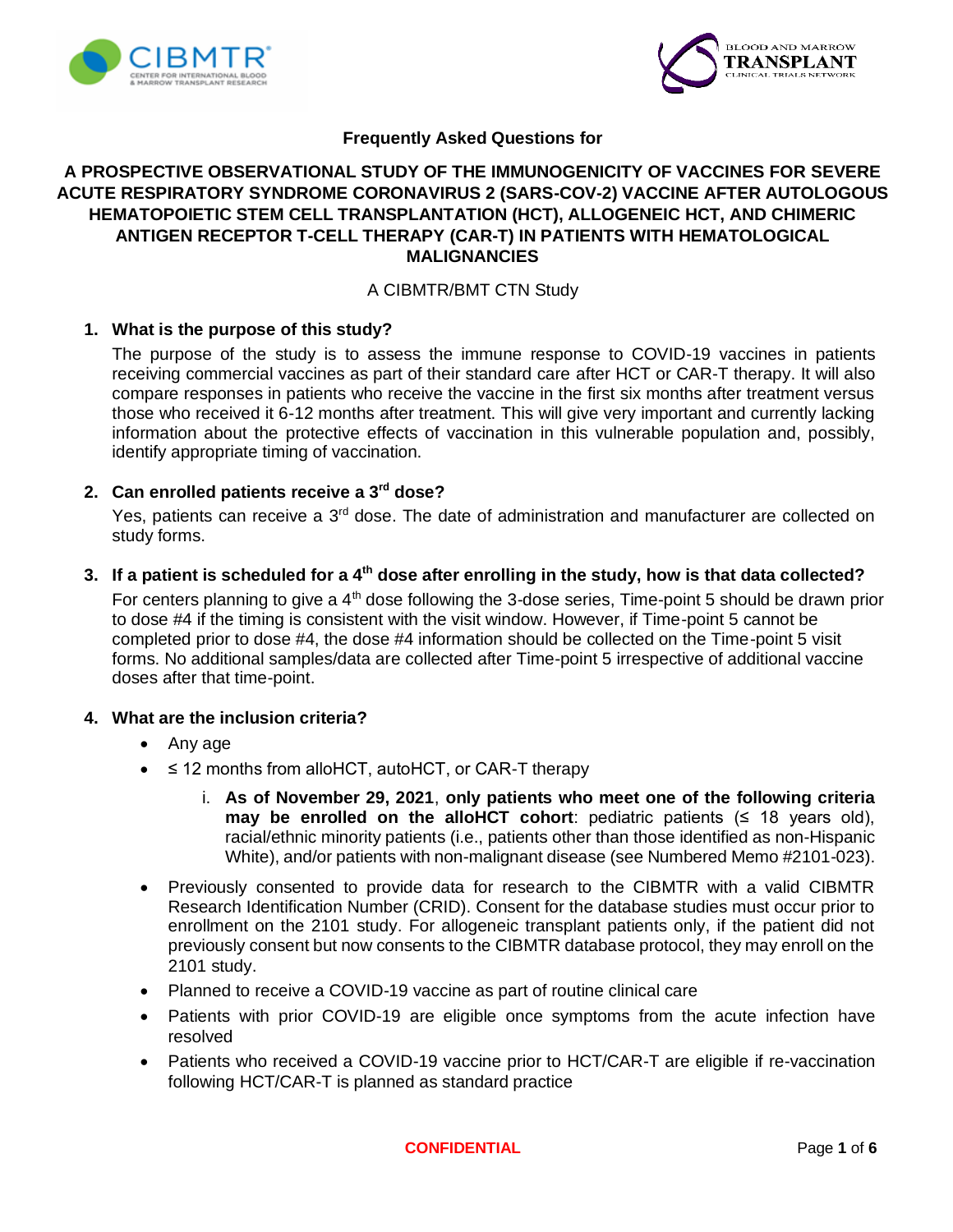• Signed a study-specific consent for collection of pre- and post-vaccination blood specimens for submission to the CIBMTR research repository

Eligibility Notes:

- No waivers or exceptions to inclusion criteria will be granted.
- Study sample #1 must be collected prior to vaccine #1, otherwise the patient is ineligible. Additionally, study sample #1 must be  $\leq 12$  months from HCT/CAR-T therapy and vaccine #1 could be up to 12 months from HCT/CAR-T +14 days.

## **5. Why is this study important?**

There are very few data available on the response to vaccination in the patients we serve and no data on optimal timing of vaccination. Recent data on solid organ transplant recipients indicate much lower response rates to vaccination than in the general population (Boyarsky et al, JAMA, 2021). Filling this gap in information for HCT/CAR-T patients is important to guide clinical care. The National Comprehensive Cancer Network (NCCN) recently recommended that COVID-19 vaccination be done at least 3 months after cellular therapy, but also stated "Vaccine efficacy in the setting of cancer care and a weakened immune system is unknown." These data may also provide information on whether different vaccine products vary in eliciting immune responses in this setting or whether response is influenced by specific patient and treatment characteristics.

## **6. Why is it important to activate this study quickly?**

As vaccines become increasingly available, all patients will be offered vaccination and the recent NCCN guidelines likely mean that many centers will try to vaccinate patients at about 3 months posttreatment. Additionally, many patients will be vaccinated before they undergo HCT or CAR-T. However, right now, due to varying rates of availability, very few, if any, patients were vaccinated prior to HCT/CAR-T and they are being vaccinated at a wide range of time-points after therapy. This will allow us to better understand the response to post HCT/CAR-T vaccination at varying time-points in the first year after therapy in patients with and without pre-HCT/CT vaccination and provide guidance for future vaccination strategies.

## **7. Is there a protocol for this study?**

Data collection for this study is being done as part of the CIBMTR "Protocol for a Research Database for HCT, Other Cellular Therapies and Marrow Toxic Injuries". All data requested are data collected as part of routine clinical care. No separate consent is required to submit data for this protocol. Specimen collection for this study is covered by the CIBMTR "Protocol for a Research Sample Repository for HCT, Other Cellular Therapies and Marrow Toxic Injuries". Some patients may have already signed a consent for the CIBMTR Repository to allow collection of pretransplant specimens, but **ALL patients will need to sign a consent for specimen collection for this COVID vaccine study**. This NMDP IRB-approved consent template will be provided (along with age-appropriate assent documents) if your center wishes to participate in the study.

## **8. Will this study require IRB Submission?**

Yes, but only the NMDP IRB-approved consents will need to be submitted to your IRB of Record as an amendment to the CIBMTR Protocol for a Research Database for HCT/CAR-T. **Do not submit the 2101 Study plan as a "New Protocol".** Once you receive IRB approval, please submit approval documentation to the Repository IRB.

## **9. Is this a CIBMTR or a BMT CTN study?**

CIBMTR and BMT CTN are collaborating on this study. The study was initially proposed by a BMT CTN State of the Science Committee, which included one of the co-chairs (Dr. Miguel Perales) and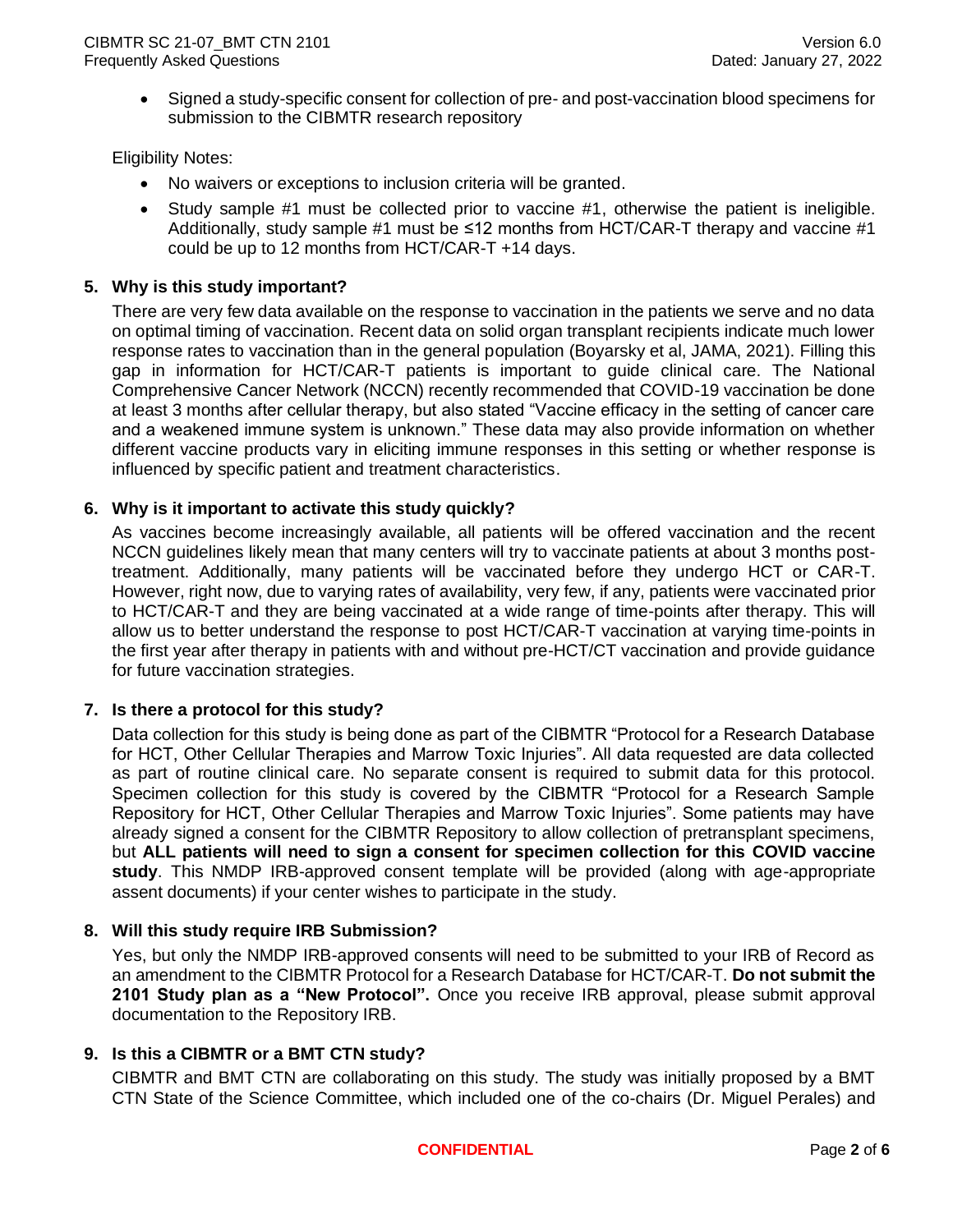the Scientific Director (Dr. Marcie Riches) of the CIBMTR Working Committee for Infection and Immune Reconstitution. Drs. Perales and Riches are, together with Dr. Joshua Hill, co-chairing this Study. The study is being done under IRB-approved CIBMTR protocols and most of the clinical data will come from routine CIBMTR data collection. However, the BMT CTN infrastructure is being used for specimen tracking and for supplemental data collection to enhance efficiency and speed of activation.

## **10. Will centers get BMT CTN credit for enrolling patients on this study?**

Yes, the study is endorsed by the BMT CTN Steering Committee and enrollment credit will be earned. Effective September 1, 2021, all Core and Consortia centers will be awarded DOUBLE accrual credit for each racial/ethnic minority patient (i.e., patients who are not non-Hispanic White), pediatric patient, and non-malignant disease patient enrolled in this study.

## **11. What specimens are being collected?**

50 mL of blood will be collected at up to 6 time-points as described in the table below. For pediatric patients, where the collection of the full 50 mL sample exceeds the maximum volume allowed per institutional guidelines, the 5 mL serum sample should be prioritized, with the remainder of allowable blood volume dedicated to the PBMC research sample collection.

| <b>Schedule for Specimen Collection</b>                                                               |                                                                                                                |                                                                                                                                                                                                                                                                                                    |  |  |
|-------------------------------------------------------------------------------------------------------|----------------------------------------------------------------------------------------------------------------|----------------------------------------------------------------------------------------------------------------------------------------------------------------------------------------------------------------------------------------------------------------------------------------------------|--|--|
| <b>Visit</b>                                                                                          | <b>Visit Description</b>                                                                                       | <b>Visit Window*</b>                                                                                                                                                                                                                                                                               |  |  |
| Time-point 1                                                                                          | Baseline: Pre-Vaccine #1                                                                                       | Within 14 days prior to vaccine administration                                                                                                                                                                                                                                                     |  |  |
| Time-point 2                                                                                          | Post Vaccine #1                                                                                                | Single dose vaccines: 14-35 days after dose #1<br>Two-dose vaccines: within 7 days prior to dose #2                                                                                                                                                                                                |  |  |
| Time-point 3                                                                                          | Post-Vaccine #2 (or similar<br>time frame after a single dose<br>vaccine) /<br>Pre-Vaccine dose #3             | Single dose vaccines: 4-8 weeks after specimen<br>obtained for Time-point 2<br>Two-dose vaccines: 3-8 weeks after dose #2. If<br>vaccine dose #3 is planned, the sample should be<br>drawn within 7 days prior to dose #3<br>administration if dose #3 is administered < 8<br>weeks after dose #2. |  |  |
| Time-point 3b<br>(only required<br>for patients<br>receiving dose<br>$#3 > 8$ weeks<br>after dose #2) | Pre-vaccine dose #3<br>This sample is obtained only<br>if there are >8 weeks<br>between dose #2 and dose<br>#3 | Obtain sample within 7 days prior to dose #3<br>administration only if there are >8 weeks (56<br>days) between dose #2 and dose #3                                                                                                                                                                 |  |  |
| Time-point 4<br>(only required<br>for patients<br>receiving dose<br>#3)                               | Post-vaccine #3<br>This sample is obtained only<br>if the patient is receiving<br>dose #3                      | Obtain sample between 7-35 days following dose<br>#3                                                                                                                                                                                                                                               |  |  |
| Time-point 5 <sup>+</sup>                                                                             | <b>Final Post-Vaccine</b>                                                                                      | $7 - 9$ months after dose #1, ideally at 8 months +<br>28 days                                                                                                                                                                                                                                     |  |  |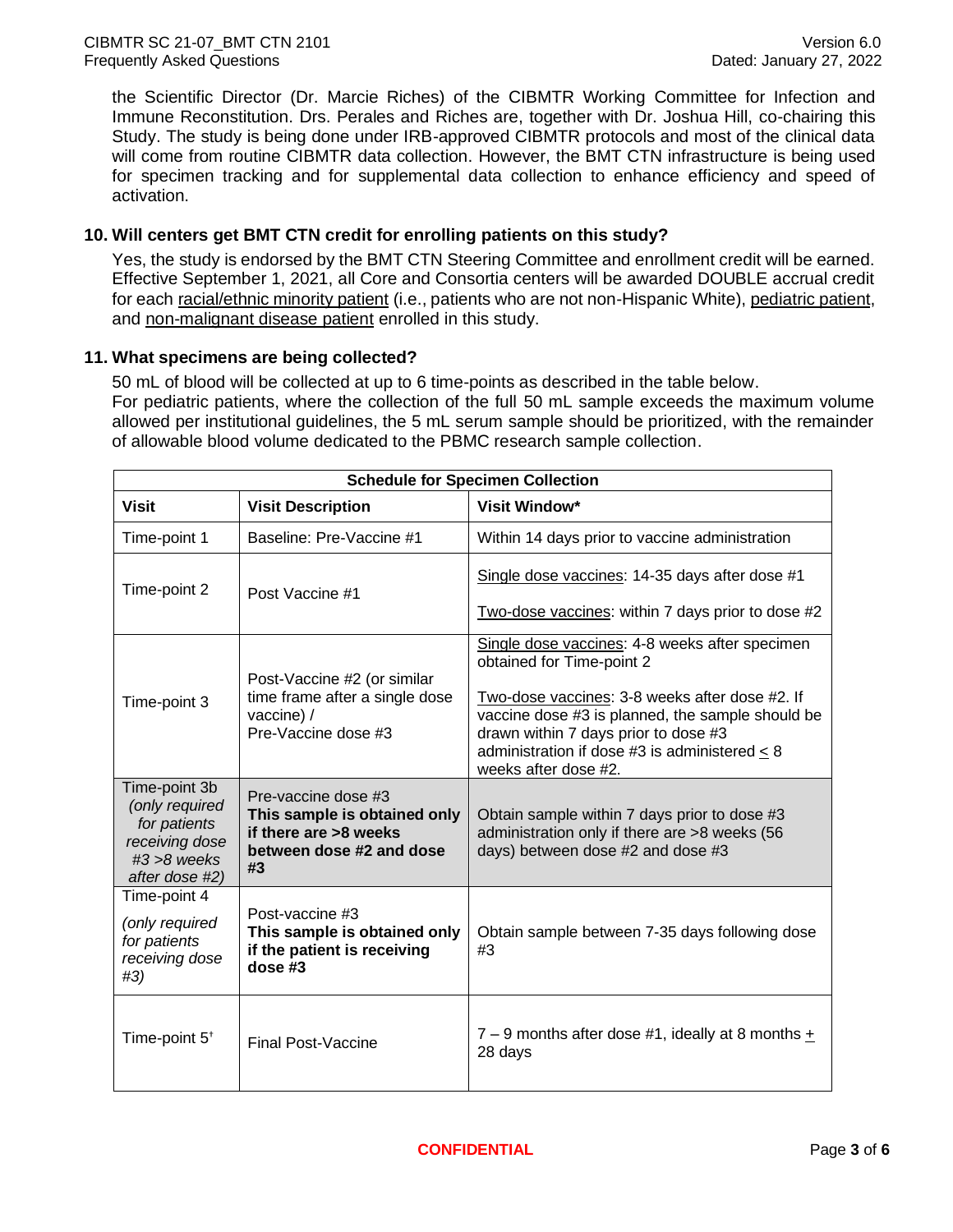\*Visits post-vaccine #1 should occur at closest routine clinical visit during the visit windows where possible. Ideally visits and samples are completed within the visit windows specified. However, as this is an observational study, data should still be collected for out of window assessments. The only exception is that Time-point 1 MUST be collected within 14 days prior to vaccination #1, otherwise the patient is not eligible to enroll.

<sup>†</sup>For centers planning to give a 4<sup>th</sup> dose following the 3-dose series, Time-point 5 should be drawn prior to dose #4 if the timing is consistent with the visit window above. However, if Time-point 5 cannot be completed prior to dose #4, the dose #4 information should be collected on the Time-point 5 visit forms. No additional samples/data are collected after Time-point 5 irrespective of additional vaccine doses after that time-point.

## **12. Where are specimens sent?**

Specimens will be sent to the National Marrow Donor Program (NMDP) repository. Repository staff will send aliquots, in batches, to LabCorp for antibody testing. The remainder will be stored for future research, including T-cell response assessments and antibody neutralization assays. GlobalTrace, the system used to track specimens in BMT CTN trials, will be used for this study.

## **13. What antibody test is being used?**

LabCorp will assess total antibody against the receptor-binding domain of the Spike protein of SARS-CoV-2 using a semi-quantitative Electrochemiluminescence Immunoassay (ECLIA).

## **14. Will results of antibody tests be made available to patients?**

The serum antibody results will be posted in FormsNet under the subject's CRID. These reports will be posted starting at the end of July 2021. Samples will be batch-shipped from the Repository to LabCorp monthly for testing and results will be available in 3-6 weeks from collection. Each center will determine how results will be shared with their patients.

#### **15. What if patients cannot return to their treatment center for specimen collection?**

The study should be offered to patients who are likely to be seen over the next 6 months, and so can have specimens collected. Specimen collection has been arranged through LabCorp. This option is to be reserved for only those cases that truly require an off-site collection to be done for a patient unable to return to the Transplant Center as there are a limited number of spots available for use for this study. This offsite option is ONLY available to patients that can have the full 50 mL blood sample collected as allowed per institutional guidelines. **CBC results will not be provided back to centers.**

## **16. Is a patient who had a prior COVID-19 infection eligible for this study?**

Yes, as long as their symptoms from the acute infection have resolved.

## **17. How will supplemental data be submitted?**

Data will be entered via the eClinical system managed by The Emmes Company. This is the system used for all BMT CTN protocols. It is being used for this CIBMTR/BMT CTN study because of available modules that could be quickly modified to meet the supplemental data needs of this study and so allow timely activation. All data will be transferred and merged with CIBMTR data at the end of the study. The data elements to be submitted at each time point are summarized in the table below.

| Supplemental Data to be Submitted Pre- and Post-Vaccination |  |                                                                                                                                                          |
|-------------------------------------------------------------|--|----------------------------------------------------------------------------------------------------------------------------------------------------------|
| <b>Baseline</b>                                             |  | SARS-CoV-2 vaccine manufacturer                                                                                                                          |
|                                                             |  | History of prior COVID-19 infection with date (triggers submission<br>of Respiratory Virus Infection Form 2149 in FormsNet, if not<br>already submitted) |
|                                                             |  | History of pre-HCT/CT vaccination with date and manufacturer                                                                                             |
|                                                             |  | Current status of GVHD (alloHCT recipients)                                                                                                              |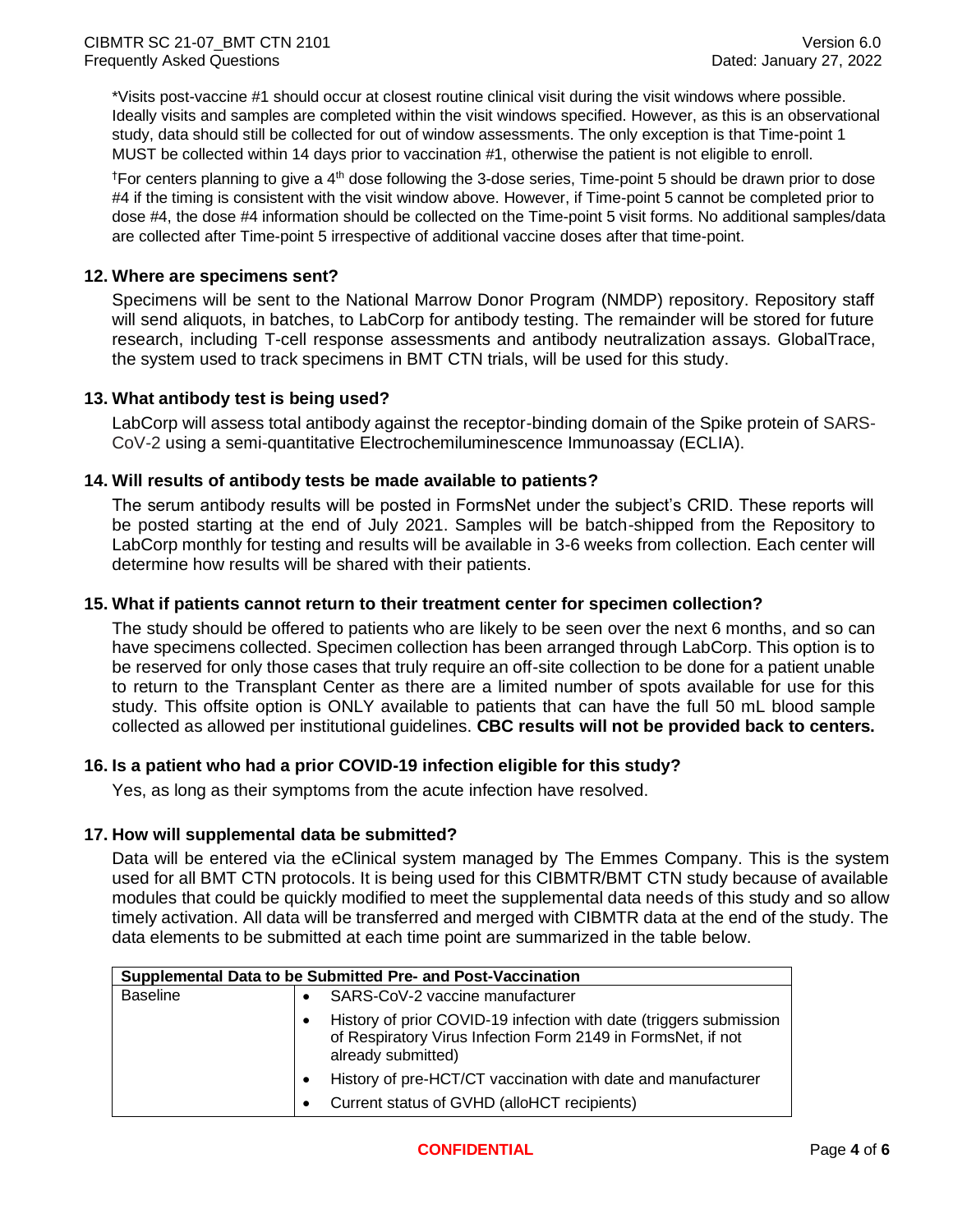|                                     | Selected medications, including all potentially immune<br>$\bullet$<br>suppressive medications, anti-COVID medications, and post-<br>transplant anti-cancer maintenance therapy |
|-------------------------------------|---------------------------------------------------------------------------------------------------------------------------------------------------------------------------------|
|                                     | Other post-therapy vaccinations, with dates                                                                                                                                     |
|                                     | Complete blood count                                                                                                                                                            |
|                                     | Performance score                                                                                                                                                               |
| All Post-Vaccination<br>Time-points | Intercurrent COVID-19 infection with date (triggers submission of<br>٠<br>Respiratory Virus Infection Form 2149 in FormsNet, if not already<br>submitted)                       |
|                                     | Current status of GVHD for alloHCT recipients<br>٠                                                                                                                              |
|                                     | Selected medications, including all potentially immune<br>suppressive medications, anti-COVID medications, and post-<br>transplant anti-cancer maintenance therapy              |
|                                     | Other intercurrent post-therapy vaccinations, with dates                                                                                                                        |
|                                     | Complete blood count                                                                                                                                                            |
|                                     | Performance score                                                                                                                                                               |
|                                     | Grade III-IV patient-reported vaccine-related toxicities                                                                                                                        |

## **18. Is there reimbursement for submitting data and specimens?**

Reimbursement for routine CIBMTR forms submitted through FormsNet (including the Respiratory Virus Infection form) will be per routine CIBMTR reimbursement procedures, under existing Master Healthcare Data and Sample Submission Agreements. Also, under these agreements, CIBMTR will automatically reimburse the following for this study, paid quarterly. Note: Centers will not receive reimbursement for samples collected at LabCorp.

- \$100 for each specimen *received,* typically up to a total of 5 specimens, unless visit 3b is completed and then up to 6 specimens could be received
- \$100 for each set of supplemental data forms *submitted* to eClinical, (typically up to a total of 5 sets unless visit 3b is completed and then up to 6 sets would be submitted) for this vaccine study, paid quarterly.

## **19. What samples should be collected for patients that cannot receive all 2 or 3 doses posttransplant?**

The study captures the number of doses given **post-cell therapy**. If the patient only receives 1 dose post cell therapy (e.g., if a patient received two doses prior to cell therapy and will only receive the 3<sup>rd</sup> dose post-cell therapy), it is treated as a single dose vaccine on study and follows that pathway. If the patient receives 2 doses post study enrollment, follow the 2-dose vaccine pathway. If they will receive all 3 doses post cell therapy, then the patient will follow the 2 doses + 3rd dose pathway (if appropriately consented).

The CDC announced on October 26, 2021, that HCT and CAR-T-cell recipients who received doses of COVID-19 vaccine prior to receiving an HCT or CAR-T-cell therapy should be revaccinated with a primary vaccine series at least 3 months (12 weeks) after transplant or CAR-T-cell therapy. More information on this recommendation can be found at: [https://www.cdc.gov/vaccines/covid-19/clinical](https://www.cdc.gov/vaccines/covid-19/clinical-considerations/covid-19-vaccines-us.html#considerations-covid19-vax-immunocopromised)[considerations/covid-19-vaccines-us.html#considerations-covid19-vax-immunocopromised](https://www.cdc.gov/vaccines/covid-19/clinical-considerations/covid-19-vaccines-us.html#considerations-covid19-vax-immunocopromised)